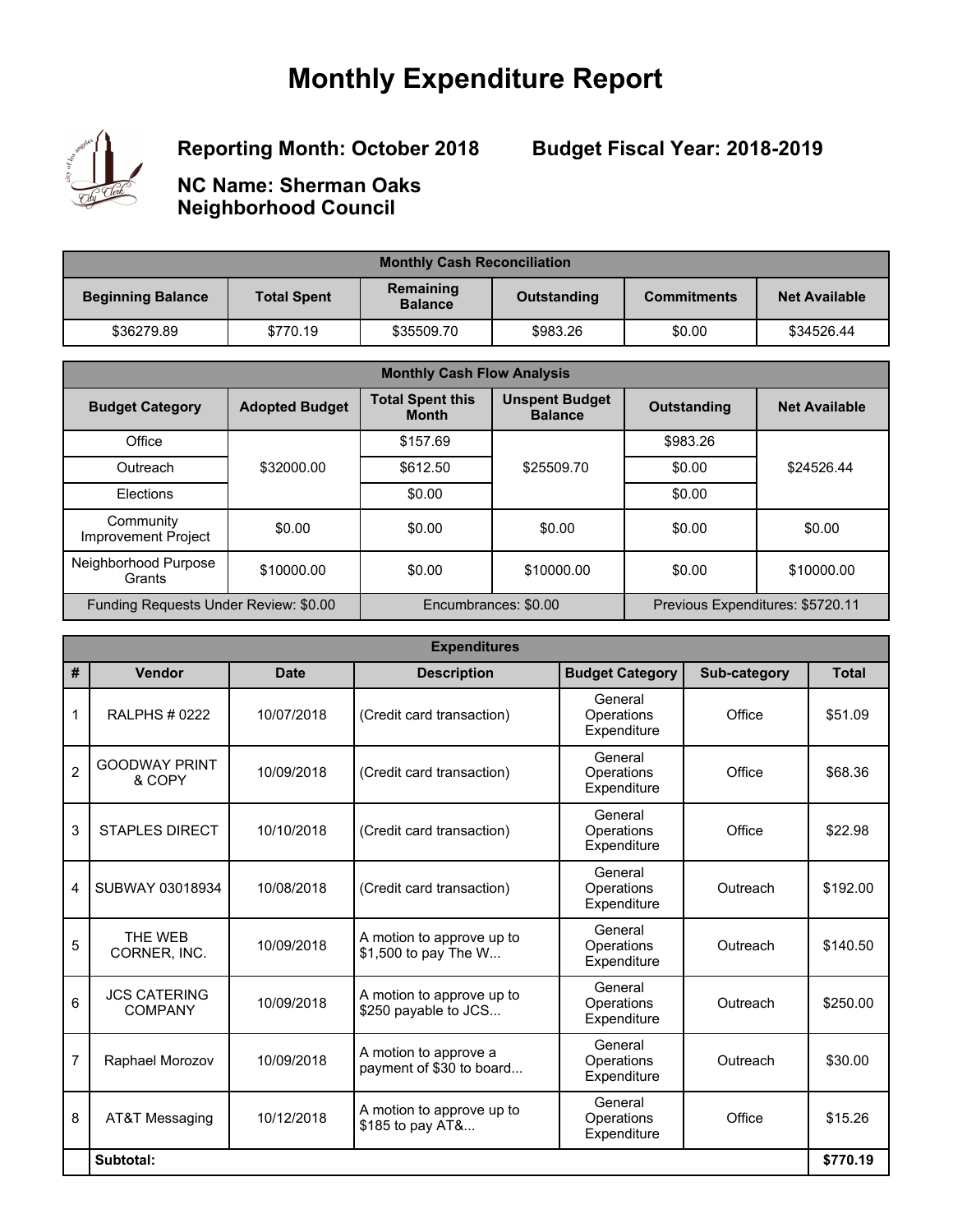|                | <b>Outstanding Expenditures</b> |             |                                                   |                                      |              |              |  |  |  |
|----------------|---------------------------------|-------------|---------------------------------------------------|--------------------------------------|--------------|--------------|--|--|--|
| #              | <b>Vendor</b>                   | <b>Date</b> | <b>Description</b>                                | <b>Budget Category</b>               | Sub-category | <b>Total</b> |  |  |  |
|                | <b>LLOYD Staffing Inc</b>       | 10/09/2018  | A motion to approve up to<br>\$4,500 to pay Lloyd | General<br>Operations<br>Expenditure | Office       | \$437.00     |  |  |  |
| $\overline{2}$ | <b>LLOYD Staffing Inc</b>       | 10/26/2018  | A motion to approve up to<br>\$4,500 to pay Lloyd | General<br>Operations<br>Expenditure | Office       | \$546.26     |  |  |  |
|                | <b>Subtotal: Outstanding</b>    |             |                                                   |                                      |              |              |  |  |  |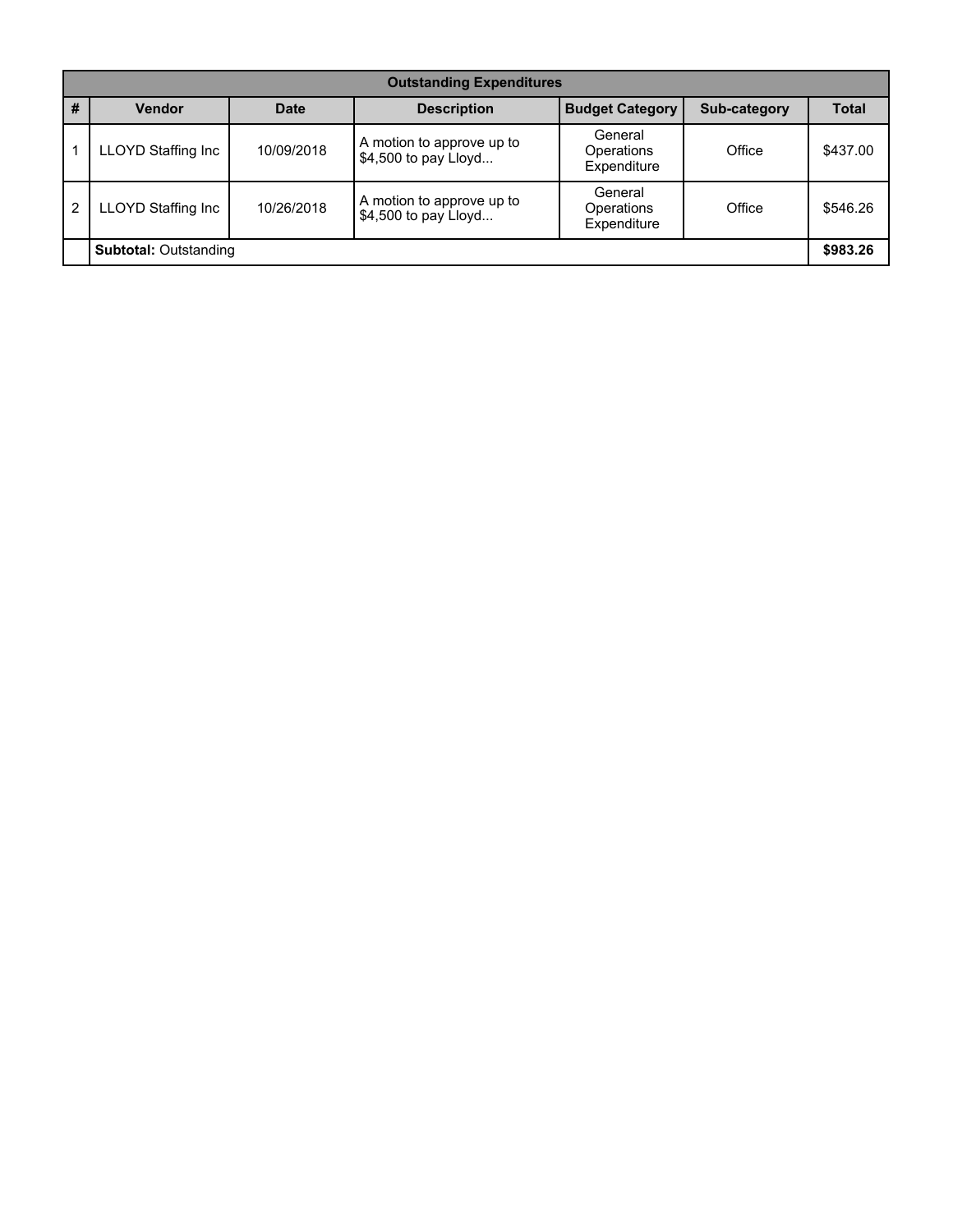|              |                                              | (Ñ)                                  |                     |                              |        |
|--------------|----------------------------------------------|--------------------------------------|---------------------|------------------------------|--------|
|              | 14049 Ventura Blvd.<br>233-6100<br>(747)     |                                      |                     |                              |        |
| 1<br>e       | Your<br>2/3.00                               | cashier was CYNTHIA                  |                     |                              |        |
| 1<br>e       | kro cutlery<br>2/3.00                        |                                      |                     | 1.50                         | T      |
| SC           | KRO CUTLERY<br>DIXIE PLATES<br>ralphs Saved  |                                      | 8.5INRC<br>YOU 0.30 | 1.50<br>6.19                 | Ŧ<br>T |
|              | kro ppr npkn                                 |                                      |                     | 3.49                         | T      |
| SC           | ralphs saved<br>KRO PURIFIED<br>ca redem val | YOU<br>WATER                         | 0.30                | 2.99<br>1.20                 | F      |
|              | KRO PURIFIED<br>ca redem val                 | WATER                                |                     | 2.99<br>1.20<br>2.99<br>1.20 |        |
|              | KRO PURIFIED<br>ca redem val                 |                                      | WATER               |                              |        |
|              | KRO PURIFIED<br>CA                           | redem val                            | WATER               | 99<br>20<br>2.<br>1          | アマママママ |
| SC           | TABLE COVER<br>ral PhS                       | <b>SAVED</b><br>YOU                  | RC<br>0.40          | 1.<br>59                     |        |
|              | table cover<br>Ralphs Saved                  |                                      | RC                  | 1.59                         | Τ      |
| SC           | TABLE COVER                                  | YOU                                  | O. 40<br>RC         | 1.59                         | T      |
| SC           | ralphs saved<br>table cover<br>Ralphs Saved  | YOU                                  | 0. 40<br>ŔĈ         | 1.59                         | Ŧ      |
| SC           | table cover                                  | You                                  | 0.40<br>RC          | 1.59                         | T      |
| SC           | ralphs saved                                 | YOU                                  | O. 40<br>RC         | 1.59                         | T      |
| SC<br>MR     | table cover<br>Ralphs saved<br>STAMP BOOK    | YOU                                  | 0.40<br>ŃP          | 10.OO                        |        |
| RD<br>Ralphs |                                              | Tailgate Message<br>rewards CUSTOMER |                     | ********5294                 |        |
|              | TAX                                          |                                      |                     | 2.11<br>51.09                |        |
|              | **** BALANCE<br>Sherman Oaks CA 91423        |                                      |                     |                              |        |
|              | MASTERCARD Purchase<br>************8480 - C: |                                      |                     |                              |        |
|              | REF#: 088801_TOTAL:<br>AID: A0000000041010   | 51.09                                |                     |                              |        |
| TC:          | 4F22D37A15F1F35E<br>VERIFIED BY PIN          |                                      |                     |                              |        |
|              | Mastercard.                                  |                                      |                     | 51.09<br>0:00                |        |
|              | Change<br>stamp book                         |                                      |                     |                              |        |
|              | 1010.00                                      |                                      |                     | 10.00                        |        |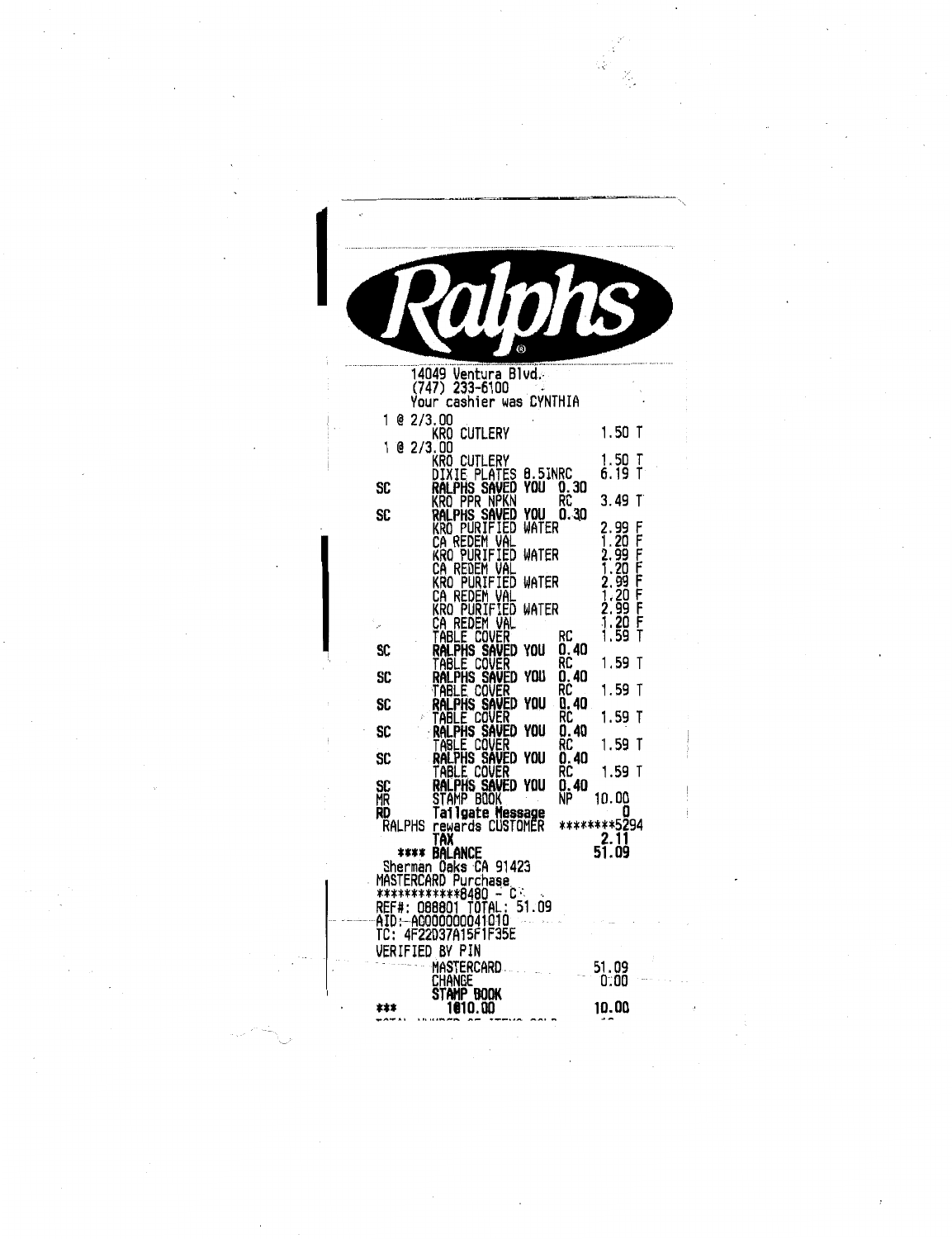https://www.marathongateway.net/merchant/Reports/40Receipt....

ò.

#### **Goodway Print & Copy**

 $\bar{b}$ 

15121 Ventura Blvd.

Sherman Oaks, CA 91403 Phone: (818) 783-5172 Fax: (818) 783-8649 www.goodwayprintcopy.com

**Transaction: Sale** 

Date: 10/8/2018

Time: 3:09:51 PM(EST)

**Invoice #: 41797** 

Customer#: 3

PO / Order # : na

Card Type: Master Card

Card Number: XXXXXXXXXXX8480

**Entry Method: Keyed** 

Total Amount: 68.36

Authorization: Approved - 097359

**Ref Note:** 

Signature

X.

I Agree to pay the above amount according to the card issuer agreement

**Thank You!**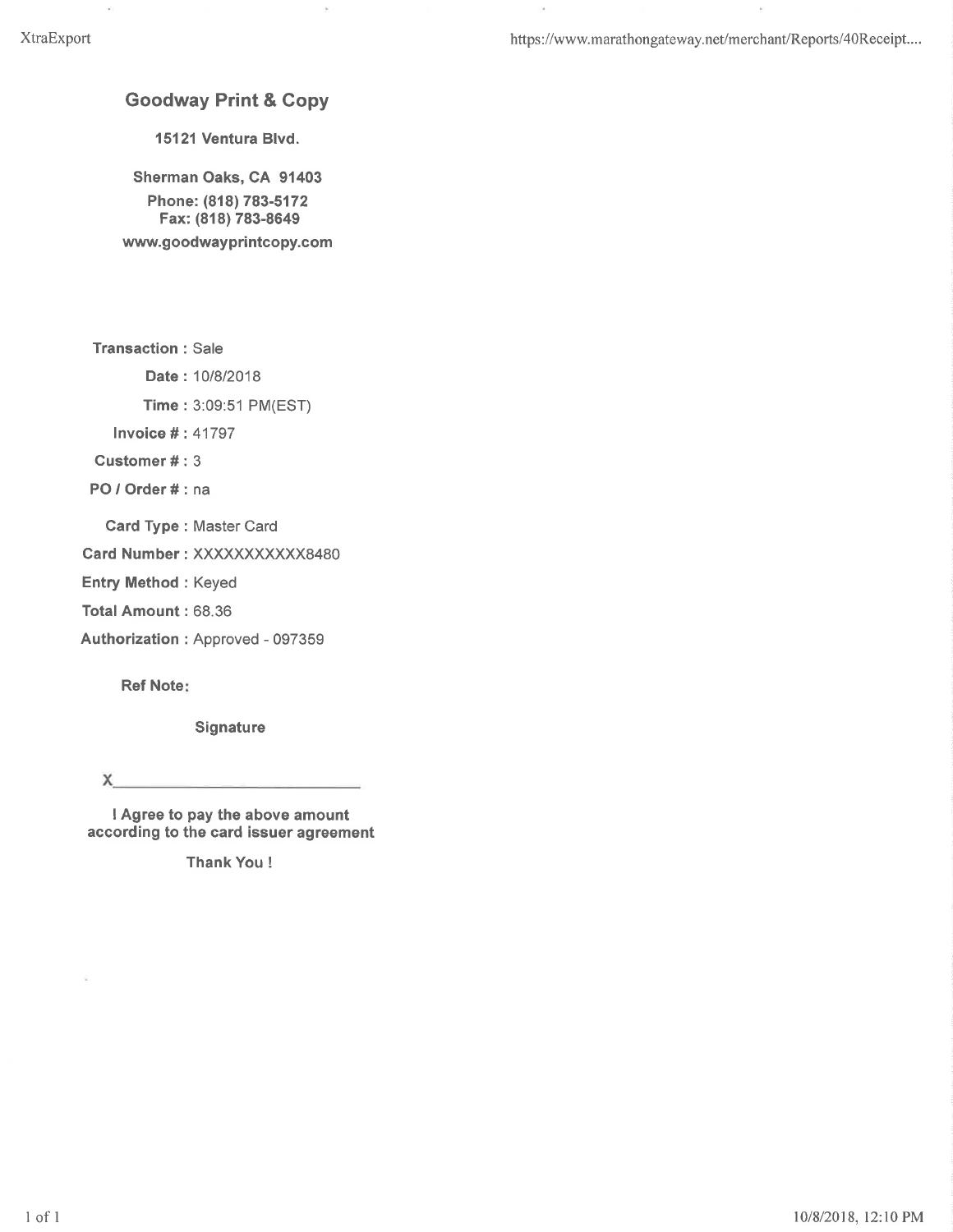**INVOICE LF** 



**Jolie Salter** 

(818) 699-2922

No. 41797

Date 10/8/2018

Customer P.O. No.

SHERMAN OAKS NEIGHBORHOOD COUNCIL/Tom Capps P.O. Box 5721 Sherman Oaks Ca 91413

| <b>QUANTITY</b> | <b>DESCRIPTION</b>                                                                                                                            |                 | <b>AMOUNT</b>  |  |  |
|-----------------|-----------------------------------------------------------------------------------------------------------------------------------------------|-----------------|----------------|--|--|
| 35              | Minutes, 8.5 x 11 White 20# B-KP Copy Multipurpose SMOOTH, 2 sheets,<br>copied on 2 sides<br>35<br><b>Copy Machine Stapling</b>               |                 | 14.35          |  |  |
| 100             | Agenda, 8.5 x 11 White 20# B-KP Copy Multipurpose SMOOTH, copied on 2<br>sides                                                                |                 |                |  |  |
| 25              | Treasurers Report, 8.5 x 11 White 20# B-KP Copy Multipurpose SMOOTH, 4<br>sheets, copied on 2 sides<br>Copy Machine Stapling<br>25            |                 |                |  |  |
| 100             | ask a questions, 8.5 x 11 White 20# B-KP Copy Multipurpose SMOOTH,                                                                            |                 | 9.00           |  |  |
| 1               | copied on 1 side<br>receipts, 8.5 x 11 White 20# B-KP Copy Multipurpose SMOOTH, 21 sheets,<br>copied on 2 sides<br>Copy Machine Stapling<br>1 |                 |                |  |  |
| Taken by:       | Ship Via:<br><b>Account Type: Charge Account</b>                                                                                              | <b>SUBTOTAL</b> | 62.43          |  |  |
|                 | PLEASE PAY FROM THIS INVOICE.                                                                                                                 | <b>TAX</b>      | 5.93           |  |  |
|                 | <b>THANK YOU!</b><br><b>SHIPPING</b>                                                                                                          |                 |                |  |  |
|                 |                                                                                                                                               | <b>TOTAL</b>    | 68,36<br>68.36 |  |  |
|                 | <b>AMOUNT DUE</b>                                                                                                                             |                 |                |  |  |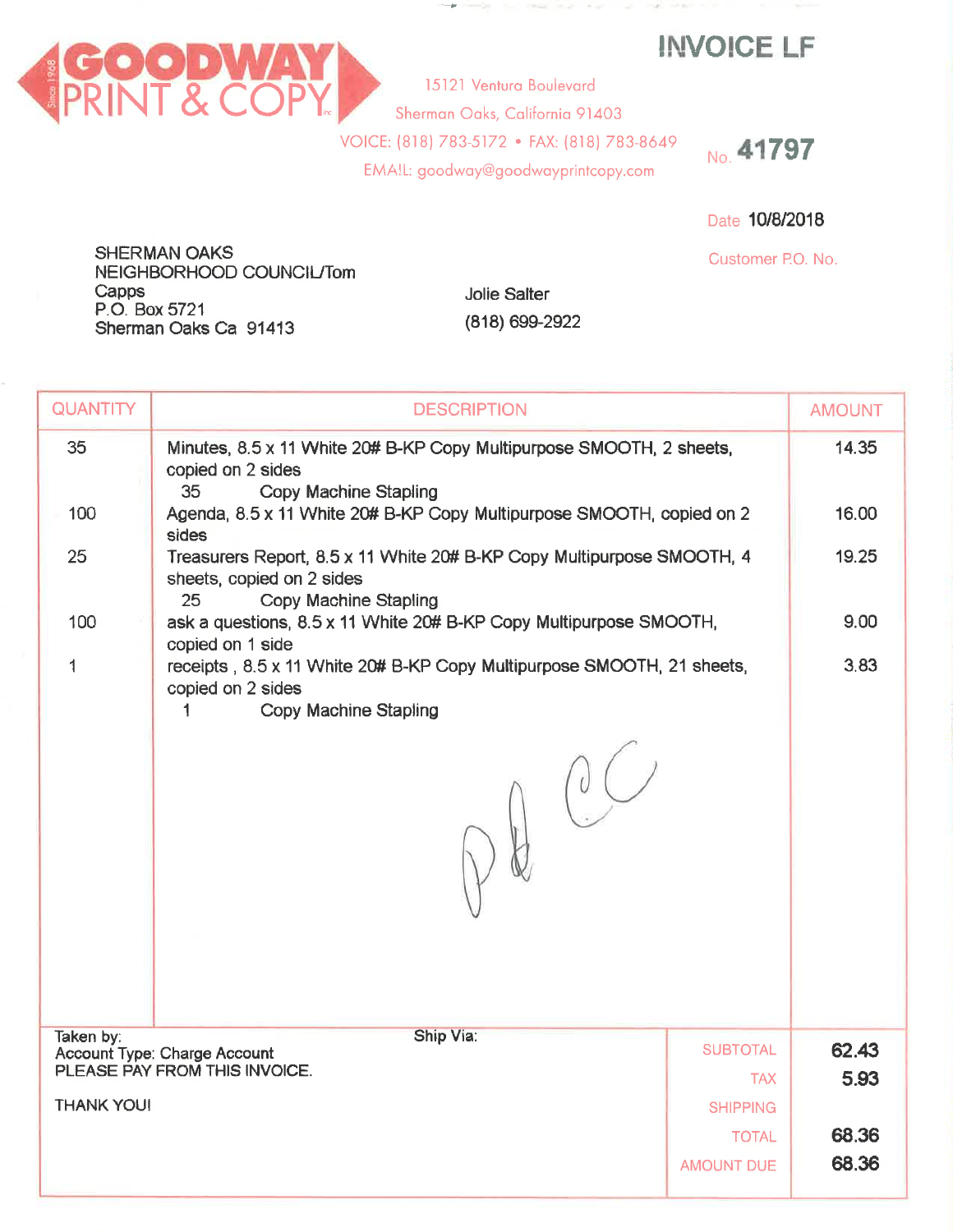

# **Order Number: 9792143469**

**Date Order Placed:** October 9, 2018

#### **Invoice # 217554895 CHARGED on October 9, 2018**

Item(s) Picked up in store

| Item#                    | <b>Item Description</b>             | <b>Price</b> | Quantity | <b>Discounts</b>                                            | <b>You Paid</b>                                    |
|--------------------------|-------------------------------------|--------------|----------|-------------------------------------------------------------|----------------------------------------------------|
| 674755                   | HP 74 Black Ink Cartridge (CB335WN) | \$20.99      |          |                                                             | \$20.99                                            |
| <b>Method of Payment</b> | MASTERCARD Ending in 8480 - \$22.98 |              |          | Subtotal:<br>Discounts:<br>Shipping/Fees:<br>Tax:<br>Total: | \$20.99<br>$-$0.00$<br>\$0.00<br>\$1.99<br>\$22.98 |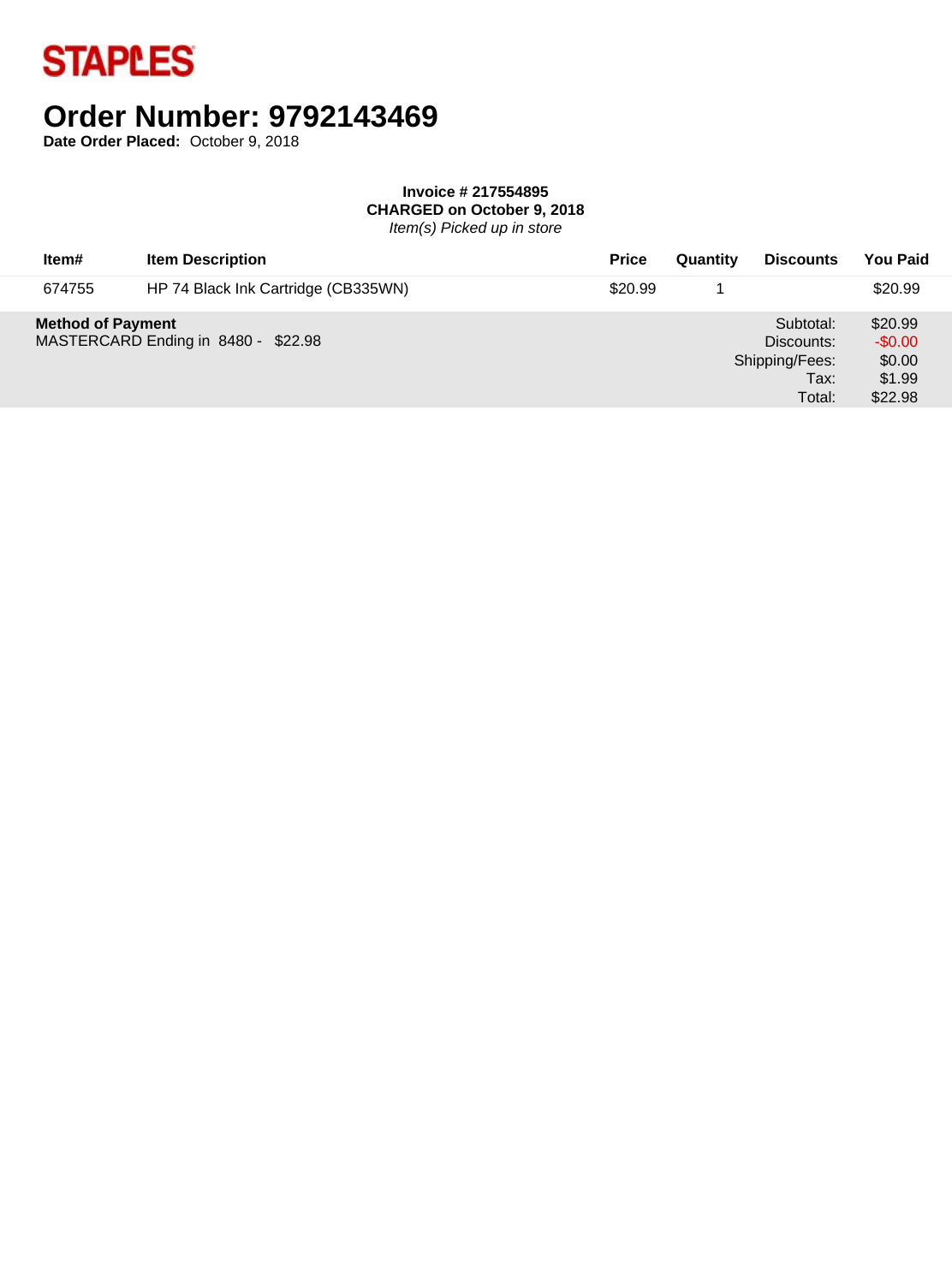Stop? Txt 5100 to an experimental solidarity.Prostitutes<br>Provacy, http://www.subwelp.com/compositions.html<br>TKCs, http://www.subwelp.com/composition commistrator of this<br>syappisties, Jour Dance<sup>ria</sup> & a 2018 Ullisoft Entert

# SUBUAY\*

|                                 | Subway#1893-0 Phone 818-784-9804<br>15053 Ventura Blvd<br>Sherman Oake, CA, 91403<br>Served by: 1025 10/8/2018 2:48:12 pm<br>Term ID-Trans# 1/A-200756 |        |
|---------------------------------|--------------------------------------------------------------------------------------------------------------------------------------------------------|--------|
| Qty Size Item                   |                                                                                                                                                        | Price  |
|                                 |                                                                                                                                                        |        |
| 1                               | 3FT Giant Sub                                                                                                                                          | 48.00  |
|                                 | -2 Roast Beef GSSect                                                                                                                                   | 0.00   |
| 1                               | 3FT Giant Sub                                                                                                                                          | 48,00  |
|                                 | -2 Turkey GSSect                                                                                                                                       | 0,00   |
| 1                               | 3FT Giant Sub                                                                                                                                          | 48.00  |
|                                 | -2 Tuna GSSect                                                                                                                                         | 0.00   |
| 1                               | 3FT Giant Sub                                                                                                                                          | 48,00  |
|                                 | -2 Cold Cut Combo GSSect                                                                                                                               | 0.00   |
|                                 |                                                                                                                                                        | 192.00 |
| Sub Total                       |                                                                                                                                                        | 192.00 |
| Total (Take Out)<br>credit Card |                                                                                                                                                        | 192.00 |
| Change                          |                                                                                                                                                        | 0,00   |
|                                 | Approval No: 008525                                                                                                                                    |        |
|                                 | Reference No: 828121956972                                                                                                                             |        |
|                                 | Card Issuer: Mastercard                                                                                                                                |        |
|                                 | Account No: *************8480                                                                                                                          |        |
|                                 | Acquired: Manual                                                                                                                                       |        |
|                                 | Amount: \$192.00                                                                                                                                       |        |
|                                 | Date/Time: 10/8/2018 2:48:11 PM                                                                                                                        |        |
|                                 |                                                                                                                                                        |        |

Signature:

χ I agree to pay above total amount according to the Card Issuer Agreement.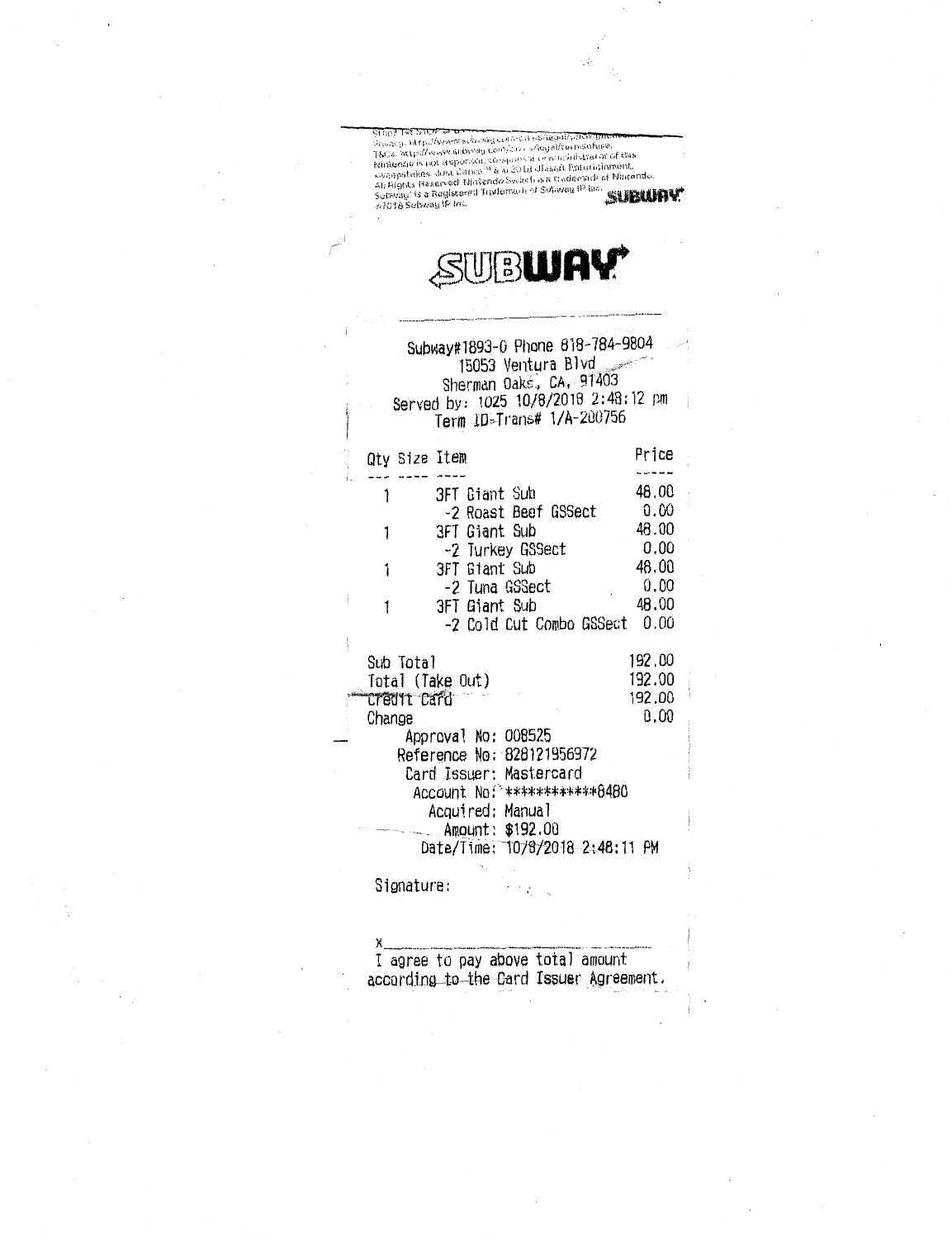### **VENDOR:** The Web Corner **CHECK SUMMARY**

| Item. | <b>Invoice Date</b><br>1<br>2<br>3 | 09/25/18<br>10/01/18 | <b>Period</b><br>Domaine<br>Web Maint | <b>Invoice No.</b><br>17353<br>17426 | <b>Hours</b> | <b>Total</b><br>\$38.00<br>\$102.50 |
|-------|------------------------------------|----------------------|---------------------------------------|--------------------------------------|--------------|-------------------------------------|
|       | <b>TOTAL</b>                       |                      |                                       |                                      |              | \$140.50                            |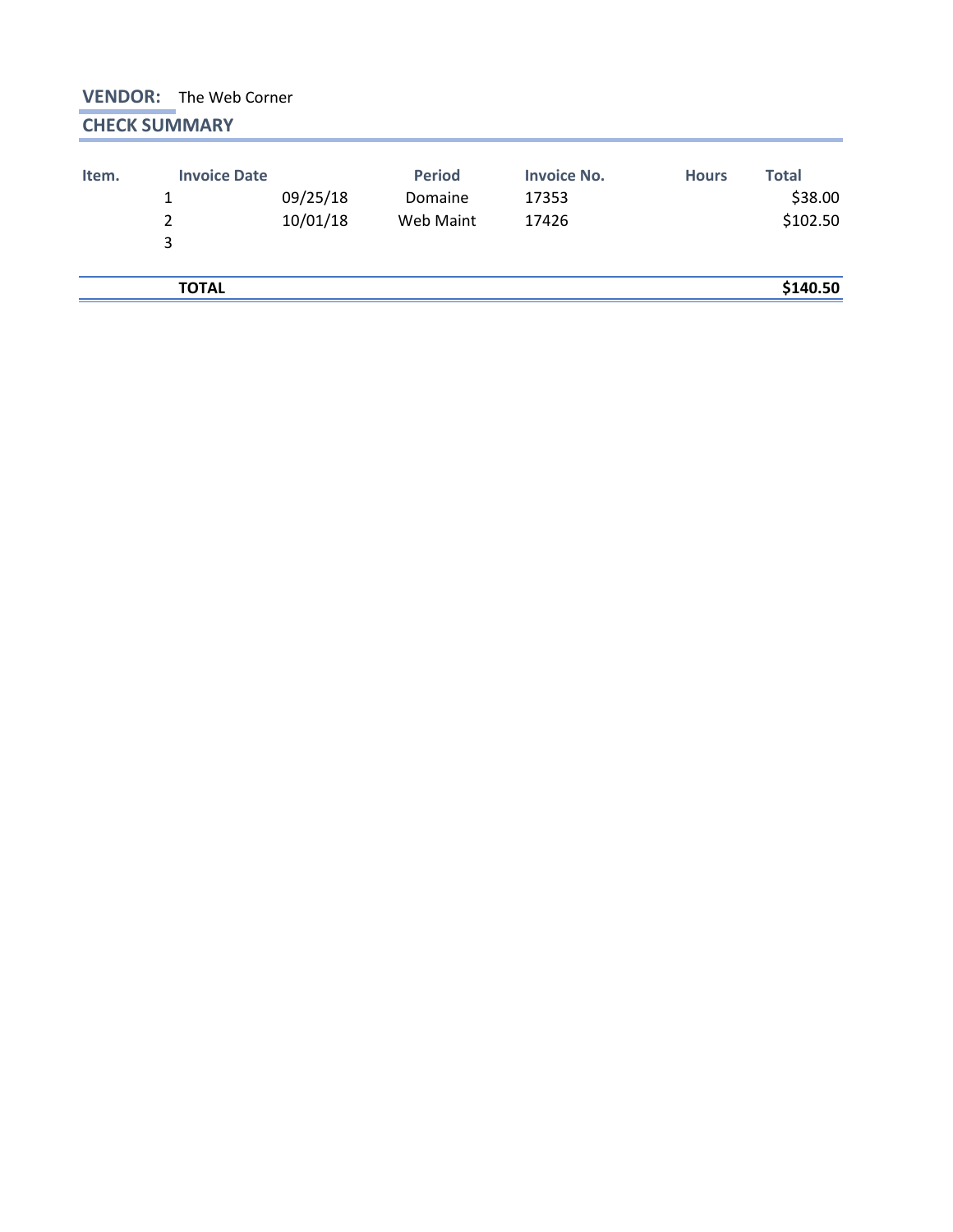### Invoice

#### The Web Corner, Inc.

19509 Ventura Blvd. Tarzana CA 91356 (818) 345-7443

| Date      | Invoice # | Due Date  |  |
|-----------|-----------|-----------|--|
| 10/1/2018 | 17426     | 10/1/2018 |  |

| Bill To                  |
|--------------------------|
| l Sherman Oaks NC.       |
| Tom Capps                |
| PO Box 5721              |
| l Sherman Oaks, CA 91413 |
|                          |

|          |                                                                                                                                                                                        | P.O. No. | Terms                   | Project       |
|----------|----------------------------------------------------------------------------------------------------------------------------------------------------------------------------------------|----------|-------------------------|---------------|
|          |                                                                                                                                                                                        |          |                         |               |
| Quantity | Description                                                                                                                                                                            |          | Rate                    | Amount        |
| $\vert$  | 1   Monthly Maintenance: includes up to 1 hour for; phone support,<br>web development, requests, & website adjustments<br>Email accounts (2 included)<br>Total 3 for shermanoaksnc.org |          | 99.00<br>3.50           | 99.00<br>3.50 |
| 0        | Monthly Hosting for shermanoaksnc.org<br>(Included in maintenance)                                                                                                                     |          | 15.00                   | 0.00          |
|          | Please remit payment at your earliest convenience.                                                                                                                                     |          | <b>Total</b>            | \$102.50      |
|          | Thank you for your business!                                                                                                                                                           |          | <b>Payments/Credits</b> | \$0.00        |
|          |                                                                                                                                                                                        |          | <b>Balance Due</b>      | \$102.50      |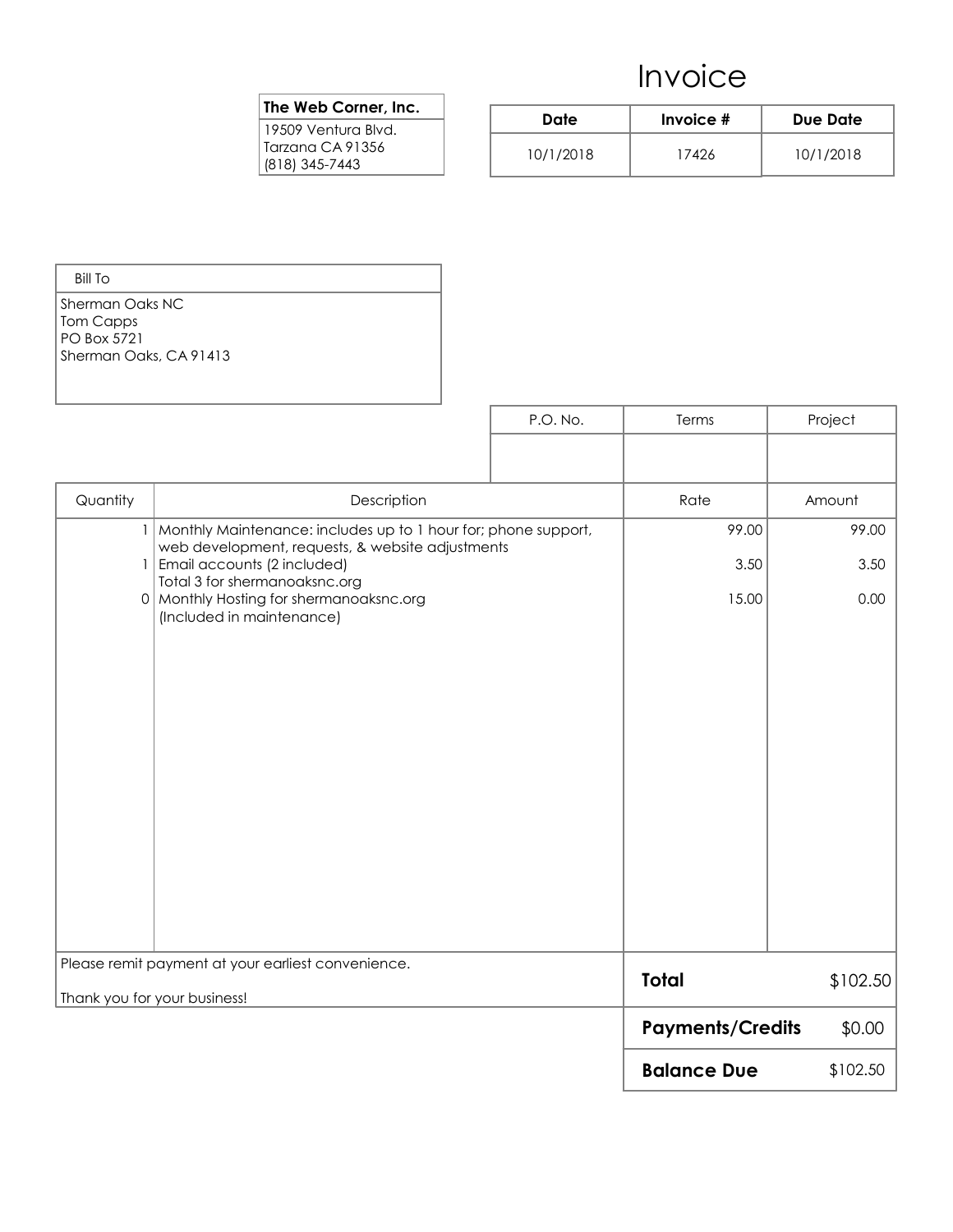### The Web Corner, Inc.

19509 Ventura Blvd Tarzana, CA 91356

## Invoice

Bill To

Sherman Oaks NC Tom Capps PO Box 5721 Sherman Oaks, CA 91413

| Date      | Invoice # | Terms |
|-----------|-----------|-------|
| 9/25/2018 | 17353     |       |
| Ship To   |           |       |
|           |           |       |
|           |           |       |
|           |           |       |
|           |           |       |
|           |           |       |

| QTY          | Item Code                             | Description                                                   |                         | Price Each | Amount  |
|--------------|---------------------------------------|---------------------------------------------------------------|-------------------------|------------|---------|
| $\mathbf{I}$ | Domain Name                           | Domain Name Renewal                                           |                         | 17.00      | 17.00   |
| $\vert$ 1    | Domain Name                           | shermanoaksnc.org<br>Domain Name Renewal<br>shermanoaksnc.com |                         | 21.00      | 21.00   |
|              | Please remit payment at your earliest |                                                               | Total                   |            |         |
| convenience. |                                       |                                                               |                         |            | \$38.00 |
|              | Thank you for your business!          |                                                               | <b>Payments/Credits</b> |            | \$0.00  |
|              |                                       |                                                               | <b>Balance Due</b>      |            | \$38.00 |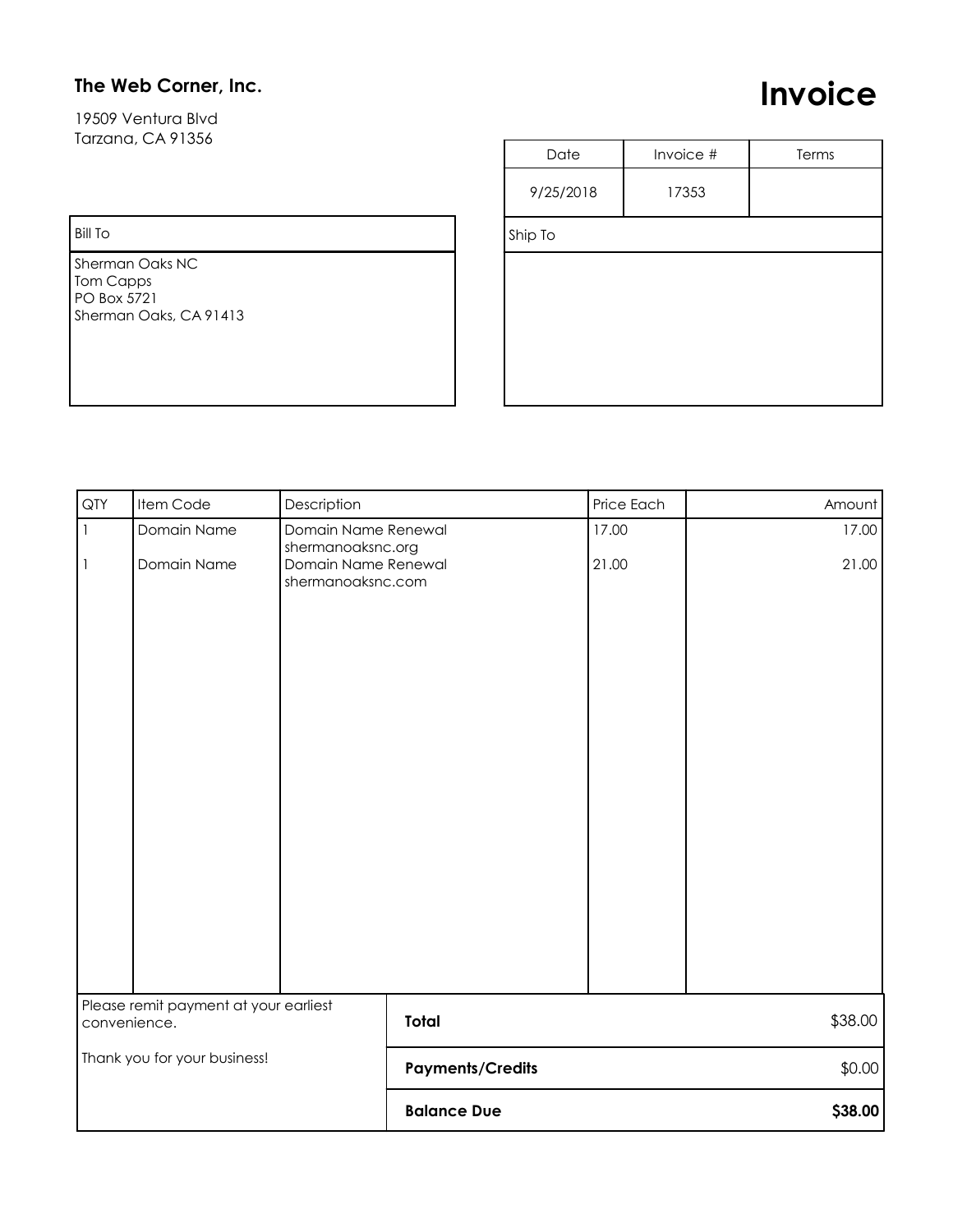*IJ--19* # (o

| Office of the City Clerk<br><b>Administrative Services Division</b>                                                                                                                                                                                                                                                                                                                                       |                                                                                                                                                                     |                         |                                 | ٠.                 |               |                                   |         |
|-----------------------------------------------------------------------------------------------------------------------------------------------------------------------------------------------------------------------------------------------------------------------------------------------------------------------------------------------------------------------------------------------------------|---------------------------------------------------------------------------------------------------------------------------------------------------------------------|-------------------------|---------------------------------|--------------------|---------------|-----------------------------------|---------|
| Neighborhood Council (NC) Funding Program                                                                                                                                                                                                                                                                                                                                                                 |                                                                                                                                                                     |                         |                                 |                    |               |                                   |         |
| <b>Board Action Certification Form</b><br>NC Name: Sherman Oaks                                                                                                                                                                                                                                                                                                                                           |                                                                                                                                                                     |                         | Meeting Date: July 09 2018      |                    |               |                                   |         |
| Budget Fiscal Year: 2018-2019                                                                                                                                                                                                                                                                                                                                                                             |                                                                                                                                                                     |                         | Agenda Item No: 9-C             |                    |               |                                   |         |
| <b>Board Motion and/or Public Benefit</b>                                                                                                                                                                                                                                                                                                                                                                 |                                                                                                                                                                     |                         |                                 |                    |               |                                   |         |
| Statement (CIP and NPG):                                                                                                                                                                                                                                                                                                                                                                                  | A motion to approve up to \$1,500 to pay The Web Corner for SONC website<br>hosting and maintenance and one extra SONC domain email during Fiscal Year<br>2018-2019 |                         |                                 |                    |               |                                   |         |
| Method of Payment: (Select One)                                                                                                                                                                                                                                                                                                                                                                           | $\overline{\Box}$ Check                                                                                                                                             |                         | Credit Card                     |                    |               | $\Box$ Board Member Reimbursement |         |
|                                                                                                                                                                                                                                                                                                                                                                                                           | Recused Boardmembers must leave the room prior to any discussion and may not return to the roon until after the vote is complete.                                   | <b>Vote Count</b>       |                                 |                    |               |                                   |         |
| <b>Board Member First and Last Name</b>                                                                                                                                                                                                                                                                                                                                                                   | <b>Board Position</b>                                                                                                                                               | Yes                     | No                              | Abstain            | Absent        | Ineligible                        | Recused |
| Babian, Avo                                                                                                                                                                                                                                                                                                                                                                                               | Area 5 Business                                                                                                                                                     |                         |                                 |                    |               |                                   |         |
| Banks-Barad, Jill                                                                                                                                                                                                                                                                                                                                                                                         | Area 6 Residential                                                                                                                                                  |                         |                                 |                    |               |                                   |         |
| Baronian, Levon                                                                                                                                                                                                                                                                                                                                                                                           | Area 1 Business                                                                                                                                                     |                         |                                 |                    | $\bm{\times}$ |                                   |         |
| Binkow, Michael                                                                                                                                                                                                                                                                                                                                                                                           | Area 7 Residential                                                                                                                                                  | X                       |                                 |                    |               |                                   |         |
| Capps, Tom                                                                                                                                                                                                                                                                                                                                                                                                | Area 2 Residential                                                                                                                                                  |                         |                                 |                    |               |                                   |         |
| Hartsough, Jeffrey                                                                                                                                                                                                                                                                                                                                                                                        | Area 2 Community                                                                                                                                                    |                         |                                 |                    |               |                                   |         |
| Kalban, Jeffrey                                                                                                                                                                                                                                                                                                                                                                                           | Area 7 Community                                                                                                                                                    |                         |                                 |                    |               |                                   |         |
| Katchen, Howard                                                                                                                                                                                                                                                                                                                                                                                           | Area 3 Residential                                                                                                                                                  | $\overline{\mathsf{x}}$ |                                 | ۰.                 |               |                                   |         |
| Lax, Sidonia                                                                                                                                                                                                                                                                                                                                                                                              | Area 4 Community                                                                                                                                                    | $\bm{\times}$           |                                 |                    |               |                                   |         |
| Marciniak, Richard                                                                                                                                                                                                                                                                                                                                                                                        | Area 3 Community                                                                                                                                                    |                         |                                 |                    |               |                                   |         |
| Mernard, Melissa                                                                                                                                                                                                                                                                                                                                                                                          | Area 6 Community                                                                                                                                                    | Х                       |                                 |                    |               |                                   |         |
| Morozov, Rafael                                                                                                                                                                                                                                                                                                                                                                                           | Area 3 Business                                                                                                                                                     |                         |                                 |                    | ㄨ             |                                   |         |
| Petrus, Lisa                                                                                                                                                                                                                                                                                                                                                                                              | Area 4 Residential                                                                                                                                                  |                         |                                 |                    |               |                                   |         |
| Revord, Sherri                                                                                                                                                                                                                                                                                                                                                                                            | Area 5 Community                                                                                                                                                    |                         |                                 |                    |               |                                   |         |
| Roden, Neal                                                                                                                                                                                                                                                                                                                                                                                               | Area 7 Business                                                                                                                                                     |                         |                                 |                    |               |                                   |         |
| Ross, Garrett                                                                                                                                                                                                                                                                                                                                                                                             | Area 1 Residential                                                                                                                                                  |                         |                                 |                    |               |                                   |         |
| Sales, Kristin                                                                                                                                                                                                                                                                                                                                                                                            | Area 1 Community                                                                                                                                                    |                         |                                 |                    |               |                                   |         |
| Steinberg, Sue                                                                                                                                                                                                                                                                                                                                                                                            | Area 4 Business                                                                                                                                                     | <u>水</u>                |                                 |                    |               |                                   |         |
| Ziff, Ron                                                                                                                                                                                                                                                                                                                                                                                                 | Area 6 Business                                                                                                                                                     | ≻                       |                                 |                    |               |                                   |         |
| <b>VACANT</b>                                                                                                                                                                                                                                                                                                                                                                                             | Area 2 Business                                                                                                                                                     |                         |                                 |                    |               |                                   |         |
| <b>VACANT</b>                                                                                                                                                                                                                                                                                                                                                                                             | Area 2 Residential                                                                                                                                                  |                         |                                 |                    |               |                                   |         |
|                                                                                                                                                                                                                                                                                                                                                                                                           |                                                                                                                                                                     |                         |                                 |                    |               |                                   |         |
|                                                                                                                                                                                                                                                                                                                                                                                                           |                                                                                                                                                                     |                         | ÷,                              |                    |               |                                   |         |
|                                                                                                                                                                                                                                                                                                                                                                                                           |                                                                                                                                                                     |                         | Λ'n.                            |                    |               |                                   |         |
|                                                                                                                                                                                                                                                                                                                                                                                                           |                                                                                                                                                                     |                         |                                 |                    |               |                                   |         |
|                                                                                                                                                                                                                                                                                                                                                                                                           |                                                                                                                                                                     |                         |                                 |                    |               |                                   |         |
|                                                                                                                                                                                                                                                                                                                                                                                                           |                                                                                                                                                                     |                         |                                 |                    |               |                                   |         |
|                                                                                                                                                                                                                                                                                                                                                                                                           |                                                                                                                                                                     |                         |                                 |                    |               |                                   |         |
|                                                                                                                                                                                                                                                                                                                                                                                                           |                                                                                                                                                                     |                         |                                 |                    |               |                                   |         |
| Quorum: 11                                                                                                                                                                                                                                                                                                                                                                                                | Total:                                                                                                                                                              | 4                       |                                 | $\circlearrowleft$ |               |                                   |         |
| We, the Treasurer and the Second Signer of the above named Neighborhood Council, declare that the information presented on this form is accurate and complete,<br>and that a public meeting was held in accordance with all laws, policies, and procedures. The above was approved by the Neighborhood Council Board, at a Brown Act<br>compliant public meeting where a quorum of the Board was present. |                                                                                                                                                                     |                         |                                 |                    |               |                                   |         |
| Treasurer's Signabre :                                                                                                                                                                                                                                                                                                                                                                                    |                                                                                                                                                                     |                         | Second Signer's Signature       |                    |               |                                   |         |
| Print/Type Name: Tom Capps<br>$\overline{7} \cdot \overline{7} \cdot \overline{2012}$                                                                                                                                                                                                                                                                                                                     |                                                                                                                                                                     |                         | Print/Type Name: Jeff Hartsough |                    |               |                                   |         |
|                                                                                                                                                                                                                                                                                                                                                                                                           |                                                                                                                                                                     |                         | Date:                           |                    |               | $07 - 09 - 2018$                  |         |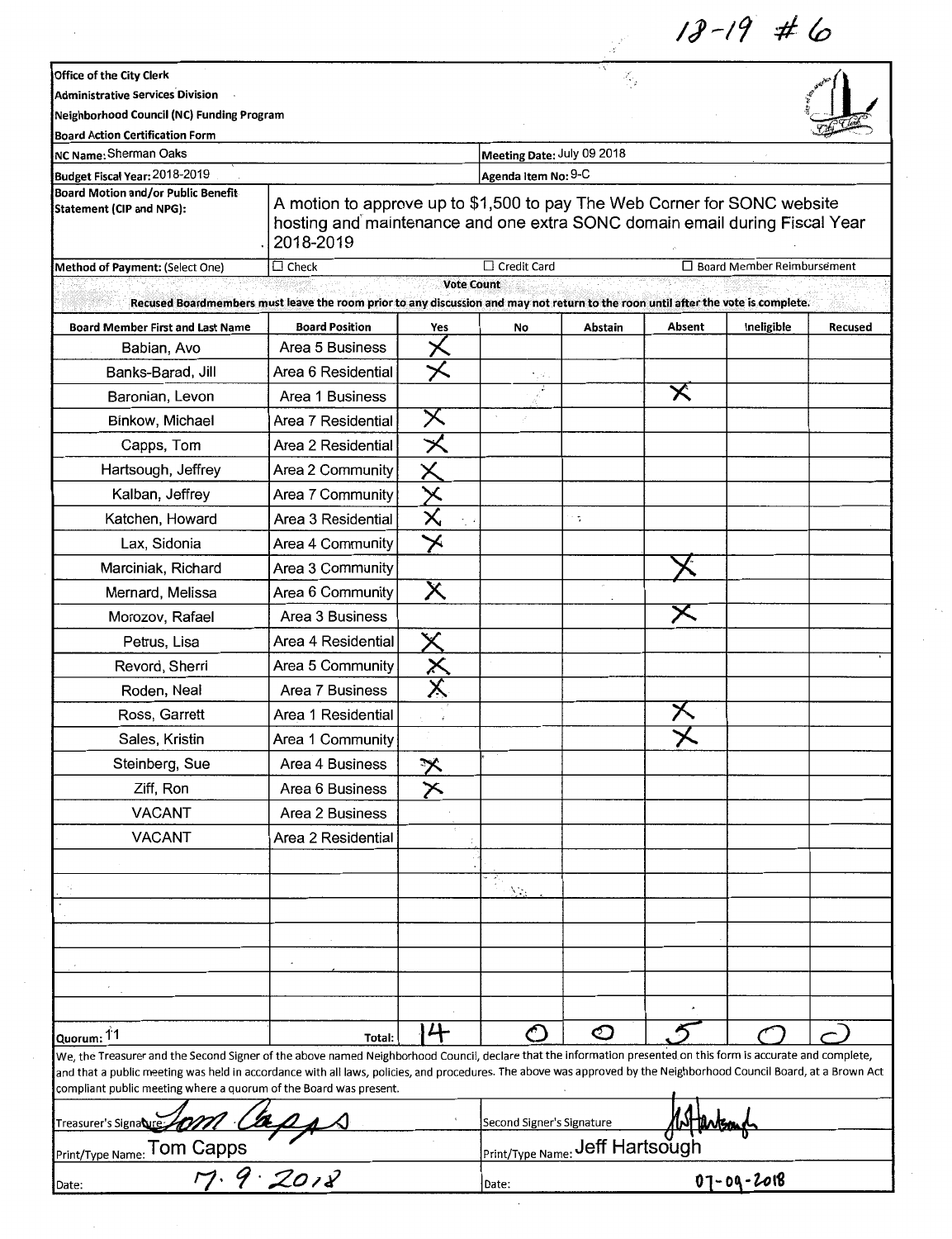|                                                                                                                                                                                                                                                                                                                                                                                                           |                                                                                                                                                   |            |                            | 74                                     |                |                                   |          |
|-----------------------------------------------------------------------------------------------------------------------------------------------------------------------------------------------------------------------------------------------------------------------------------------------------------------------------------------------------------------------------------------------------------|---------------------------------------------------------------------------------------------------------------------------------------------------|------------|----------------------------|----------------------------------------|----------------|-----------------------------------|----------|
| Office of the City Clerk                                                                                                                                                                                                                                                                                                                                                                                  |                                                                                                                                                   |            |                            | V.                                     |                |                                   |          |
| <b>Administrative Services Division</b>                                                                                                                                                                                                                                                                                                                                                                   |                                                                                                                                                   |            |                            |                                        |                |                                   |          |
| <b>Neighborhood Council (NC) Funding Program</b>                                                                                                                                                                                                                                                                                                                                                          |                                                                                                                                                   |            |                            |                                        |                |                                   |          |
| <b>Board Action Certification Form</b><br>NC Name: Sherman Oaks                                                                                                                                                                                                                                                                                                                                           |                                                                                                                                                   |            | Meeting Date: Sept 17 2018 |                                        |                |                                   |          |
| Budget Fiscal Year: 2018-2019                                                                                                                                                                                                                                                                                                                                                                             |                                                                                                                                                   |            | Agenda Item No: 13-C       |                                        |                |                                   |          |
| <b>Board Motion and/or Public Benefit-</b><br>Statement (CIP and NPG):                                                                                                                                                                                                                                                                                                                                    | A motion to approve \$250 payable to JB Catering for a Valley Alliance of<br>Neighborhood Council event to be held at CBS Studios in October 2018 |            |                            |                                        |                |                                   |          |
| Method of Payment: (Select One)                                                                                                                                                                                                                                                                                                                                                                           | $\square$ Check                                                                                                                                   |            | $\Box$ Credit Card         |                                        |                | $\Box$ Board Member Reimbursement |          |
|                                                                                                                                                                                                                                                                                                                                                                                                           | Recused Boardmembers must leave the room prior to any discussion and may not return to the roon until after the vote is complete.                 | Vote Count |                            |                                        |                |                                   |          |
| <b>Board Member First and Last Name</b>                                                                                                                                                                                                                                                                                                                                                                   | <b>Board Position</b>                                                                                                                             | Yes        | No                         | Abstain                                | Absent         | Ineligible                        | Recused  |
| Babian, Avo                                                                                                                                                                                                                                                                                                                                                                                               | Area 5 Business                                                                                                                                   | x          |                            |                                        |                |                                   |          |
| Banks-Barad, Jill                                                                                                                                                                                                                                                                                                                                                                                         | Area 6 Residential                                                                                                                                |            |                            |                                        | x              |                                   |          |
| Baronian, Levon                                                                                                                                                                                                                                                                                                                                                                                           | Area 1 Business                                                                                                                                   | x          |                            |                                        |                |                                   |          |
| Binkow, Michael                                                                                                                                                                                                                                                                                                                                                                                           | Area 7 Residential                                                                                                                                | x          |                            |                                        |                |                                   |          |
| Capps, Tom                                                                                                                                                                                                                                                                                                                                                                                                | Area 2 Residential                                                                                                                                | x          |                            |                                        |                |                                   |          |
| Hartsough, Jeffrey                                                                                                                                                                                                                                                                                                                                                                                        | Area 2 Community                                                                                                                                  | x          |                            |                                        |                |                                   |          |
| Kalban, Jeffrey                                                                                                                                                                                                                                                                                                                                                                                           | Area 7 Community                                                                                                                                  | x          |                            |                                        |                |                                   |          |
| Katchen, Howard                                                                                                                                                                                                                                                                                                                                                                                           | Area 3 Residential                                                                                                                                | x          |                            | 17                                     |                |                                   |          |
| Lax, Sidonia                                                                                                                                                                                                                                                                                                                                                                                              | Area 4 Community                                                                                                                                  |            |                            |                                        | x              |                                   |          |
| Marciniak, Richard                                                                                                                                                                                                                                                                                                                                                                                        | Area 3 Community                                                                                                                                  | x          |                            |                                        |                |                                   |          |
| Mernard, Melissa                                                                                                                                                                                                                                                                                                                                                                                          | Area 6 Community                                                                                                                                  |            |                            |                                        | x              |                                   |          |
| Morozov, Rafael                                                                                                                                                                                                                                                                                                                                                                                           | Area 3 Business                                                                                                                                   |            |                            |                                        | x              |                                   |          |
| Petrus, Lisa                                                                                                                                                                                                                                                                                                                                                                                              | Area 4 Residential                                                                                                                                | x          |                            |                                        |                |                                   |          |
| Revord, Sherri                                                                                                                                                                                                                                                                                                                                                                                            | Area 5 Community                                                                                                                                  |            |                            |                                        | x              |                                   |          |
| Roden, Neal                                                                                                                                                                                                                                                                                                                                                                                               | Area 7 Business                                                                                                                                   | sign.      |                            | X                                      |                |                                   |          |
| Ross, Garrett                                                                                                                                                                                                                                                                                                                                                                                             | Area 1 Residential                                                                                                                                |            |                            |                                        | x              |                                   |          |
| Sales, Kristin                                                                                                                                                                                                                                                                                                                                                                                            | Area 1 Community                                                                                                                                  |            |                            |                                        | x              |                                   |          |
| Steinberg, Sue                                                                                                                                                                                                                                                                                                                                                                                            | Area 4 Business                                                                                                                                   | x          |                            |                                        |                |                                   |          |
| Ziff, Ron                                                                                                                                                                                                                                                                                                                                                                                                 | Area 6 Business                                                                                                                                   | x          | C9.                        |                                        |                |                                   |          |
| <b>VACANT</b>                                                                                                                                                                                                                                                                                                                                                                                             | Area 2 Business                                                                                                                                   |            |                            | $\epsilon$                             |                |                                   |          |
|                                                                                                                                                                                                                                                                                                                                                                                                           |                                                                                                                                                   |            |                            |                                        |                |                                   |          |
|                                                                                                                                                                                                                                                                                                                                                                                                           |                                                                                                                                                   |            |                            |                                        |                |                                   |          |
|                                                                                                                                                                                                                                                                                                                                                                                                           |                                                                                                                                                   |            | $\mathcal{O}(\sqrt{3})$    |                                        |                |                                   |          |
|                                                                                                                                                                                                                                                                                                                                                                                                           |                                                                                                                                                   |            |                            |                                        |                |                                   |          |
|                                                                                                                                                                                                                                                                                                                                                                                                           |                                                                                                                                                   |            |                            |                                        |                |                                   |          |
|                                                                                                                                                                                                                                                                                                                                                                                                           |                                                                                                                                                   |            |                            |                                        |                |                                   |          |
|                                                                                                                                                                                                                                                                                                                                                                                                           |                                                                                                                                                   |            |                            |                                        |                |                                   |          |
|                                                                                                                                                                                                                                                                                                                                                                                                           |                                                                                                                                                   |            |                            |                                        |                |                                   |          |
|                                                                                                                                                                                                                                                                                                                                                                                                           |                                                                                                                                                   |            |                            |                                        |                |                                   |          |
| Quorum: 11                                                                                                                                                                                                                                                                                                                                                                                                | Total:                                                                                                                                            | 11         | $\Omega$                   | 1                                      | $\overline{7}$ | $\Omega$                          | $\Omega$ |
| We, the Treasurer and the Second Signer of the above named Neighborhood Council, declare that the information presented on this form is accurate and complete,<br>and that a public meeting was held in accordance with all laws, policies, and procedures. The above was approved by the Neighborhood Council Board, at a Brown Act<br>compliant public meeting where a quorum of the Board was present. |                                                                                                                                                   |            |                            |                                        |                |                                   |          |
| Freasurer's Sigh                                                                                                                                                                                                                                                                                                                                                                                          |                                                                                                                                                   |            | Second Signer's Signature  |                                        |                |                                   |          |
| Print/Type Name: Tom Capps                                                                                                                                                                                                                                                                                                                                                                                |                                                                                                                                                   |            |                            | <b>Print/Type Name: Jeff Hartsough</b> |                |                                   |          |
| 17.18<br>Date:                                                                                                                                                                                                                                                                                                                                                                                            |                                                                                                                                                   |            | $09 - 17 - 2018$<br>Date:  |                                        |                |                                   |          |

 $\sim$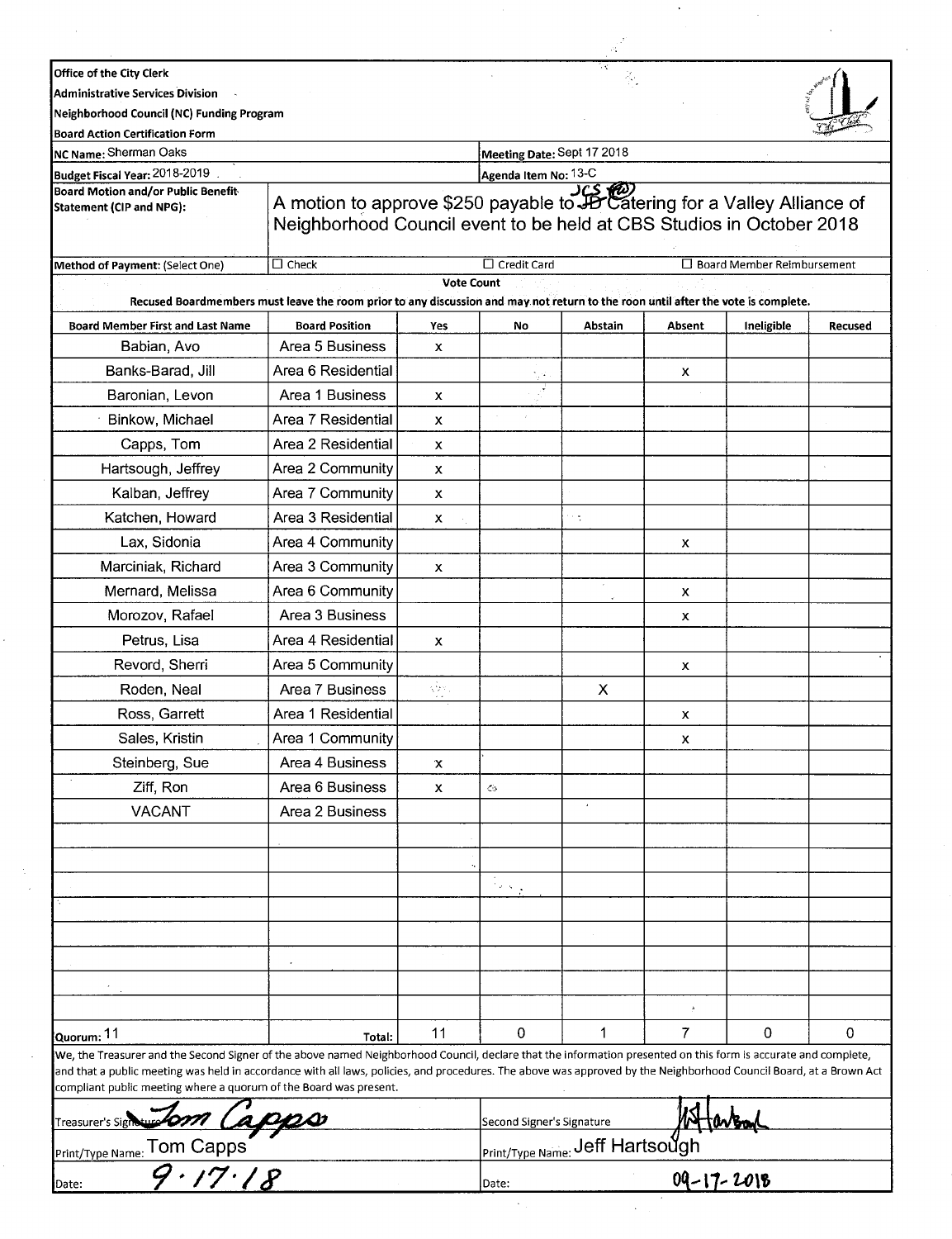|                                                                                              |                                              | Invoice #                                                                     |                                             |                                            |  |  |
|----------------------------------------------------------------------------------------------|----------------------------------------------|-------------------------------------------------------------------------------|---------------------------------------------|--------------------------------------------|--|--|
| <b>JCS Catering Company</b>                                                                  |                                              |                                                                               | 1813A                                       |                                            |  |  |
| Carla's Cafe' at CBS Studio Center                                                           |                                              | Date:                                                                         |                                             |                                            |  |  |
| 4024 Radford Avenue                                                                          |                                              |                                                                               | 9/24/2018                                   |                                            |  |  |
| Studio City, CA 91604                                                                        |                                              | <b>Bill to:</b>                                                               | <b>Add your NC name here</b>                |                                            |  |  |
|                                                                                              |                                              |                                                                               | Sherman Oaks Neighborhood Council           |                                            |  |  |
| The Neighborhood Council Supports:                                                           |                                              |                                                                               |                                             | <b>AMOUNT</b>                              |  |  |
|                                                                                              | <b>Please check BOX</b>                      |                                                                               |                                             |                                            |  |  |
| Valley Alliance of Neighborhood Councils (VANC)                                              |                                              |                                                                               |                                             |                                            |  |  |
| VANC Election Forum October 11, 2018                                                         | X                                            |                                                                               | \$250                                       |                                            |  |  |
|                                                                                              |                                              |                                                                               |                                             |                                            |  |  |
| Valley Alliance of Neighborhood Councils (VANC)                                              |                                              |                                                                               |                                             |                                            |  |  |
|                                                                                              | <b>VANC Anniversary MIXER March 14, 2019</b> |                                                                               |                                             |                                            |  |  |
| If you opt to contribute to this event NOW,<br>your MER will show this amount as OUTSTANDING |                                              |                                                                               |                                             |                                            |  |  |
| until the check is cut                                                                       |                                              |                                                                               |                                             |                                            |  |  |
| <b>DESCRIPTION</b>                                                                           |                                              |                                                                               |                                             |                                            |  |  |
| Food and beverages for Valley Alliance of                                                    |                                              |                                                                               |                                             |                                            |  |  |
| Neighborhood Councils (VANC) Event                                                           |                                              |                                                                               |                                             |                                            |  |  |
| This amount is inclusive and includes hot and                                                |                                              |                                                                               |                                             |                                            |  |  |
| cold refreshments, silverware, linens, coffee,                                               |                                              |                                                                               |                                             |                                            |  |  |
| tea and desserts, kitchen staff and use of the<br>facility.                                  |                                              |                                                                               |                                             |                                            |  |  |
|                                                                                              |                                              |                                                                               |                                             |                                            |  |  |
|                                                                                              |                                              | <b>TOTAL DUE</b>                                                              |                                             | \$250                                      |  |  |
|                                                                                              |                                              |                                                                               | <b>THANK YOU</b>                            |                                            |  |  |
| Please make check payable to:                                                                | <b>JCS Catering Company</b>                  |                                                                               |                                             |                                            |  |  |
| Mail to:                                                                                     | <b>Vic Viereck</b>                           |                                                                               | Please be sure to attach your Board's       |                                            |  |  |
|                                                                                              | 12702 Tiara Street                           |                                                                               | <b>Board Action Certification (BAC)</b> for |                                            |  |  |
|                                                                                              | Valley Village, CA 91607                     | the same time.                                                                |                                             | each event, even if you vote on both at    |  |  |
|                                                                                              |                                              |                                                                               |                                             |                                            |  |  |
| <b>Print Name</b>                                                                            |                                              | If your check is received no later than<br>one week before the event, your NC |                                             |                                            |  |  |
|                                                                                              |                                              |                                                                               |                                             | will be listed as a sponsor on the program |  |  |
|                                                                                              |                                              |                                                                               |                                             |                                            |  |  |

Please send an email to **vanc.fund@gmail.com** to advise that your NC will be contributing-Thank You !

l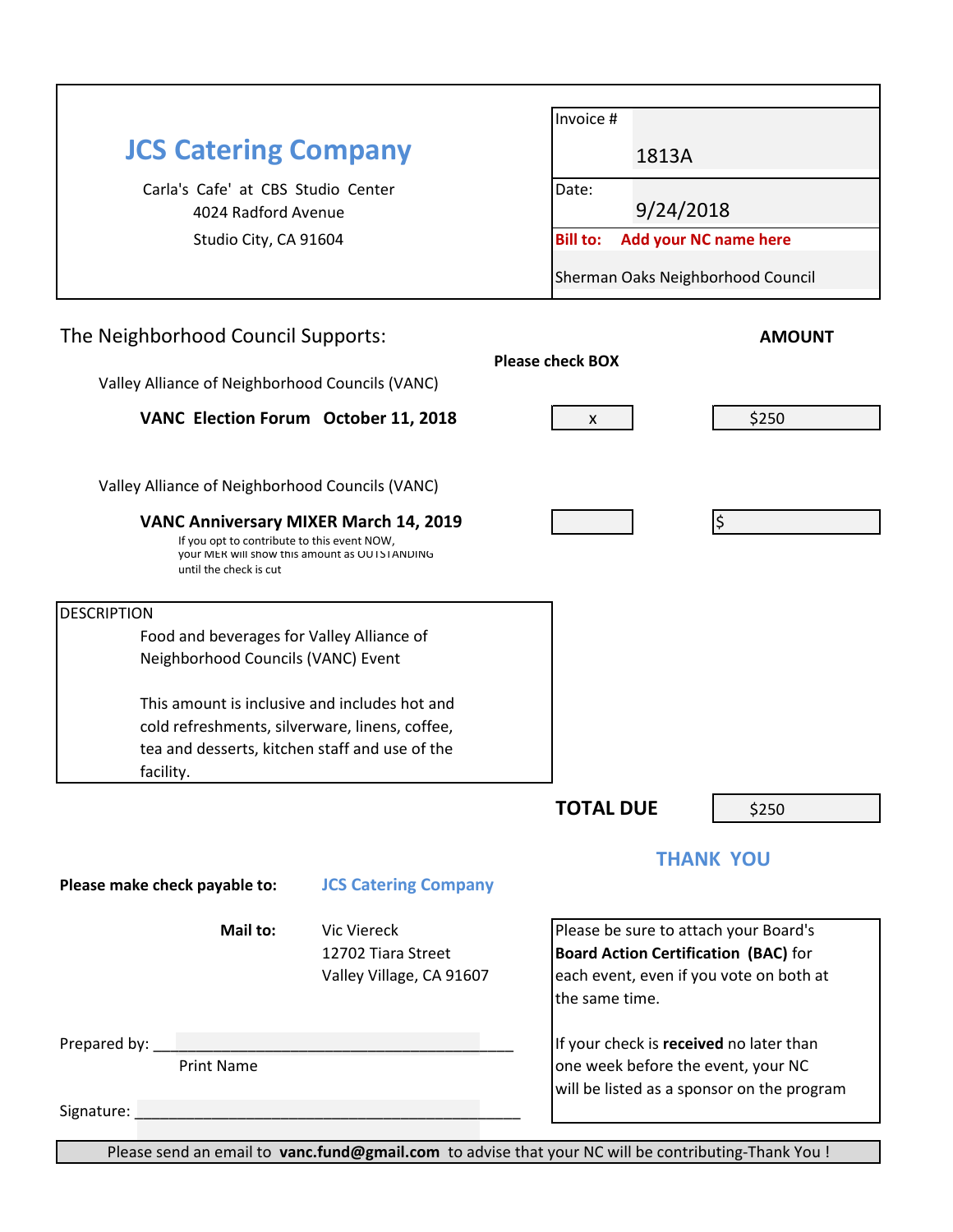Payment Date **Jul 31, 2018, 2:55 AM**

Payment Method **MasterCard\*7987** Reference Number: CPYWGG6QG2

Transaction ID **1718069898306755-3629322**

Product Type **Facebook**



Paid \$30.00 USD

Remaining ad costs at the end of the month.

| Campaigns                                                                                 |                   |         |
|-------------------------------------------------------------------------------------------|-------------------|---------|
| Event: COCO Free Movie in the Park<br>From Jul 26, 2018, 8:30 PM to Jul 27, 2018, 4:30 PM |                   | \$30.00 |
| Event: COCO Free Movie in the Park                                                        | 2,200 Impressions | \$30.00 |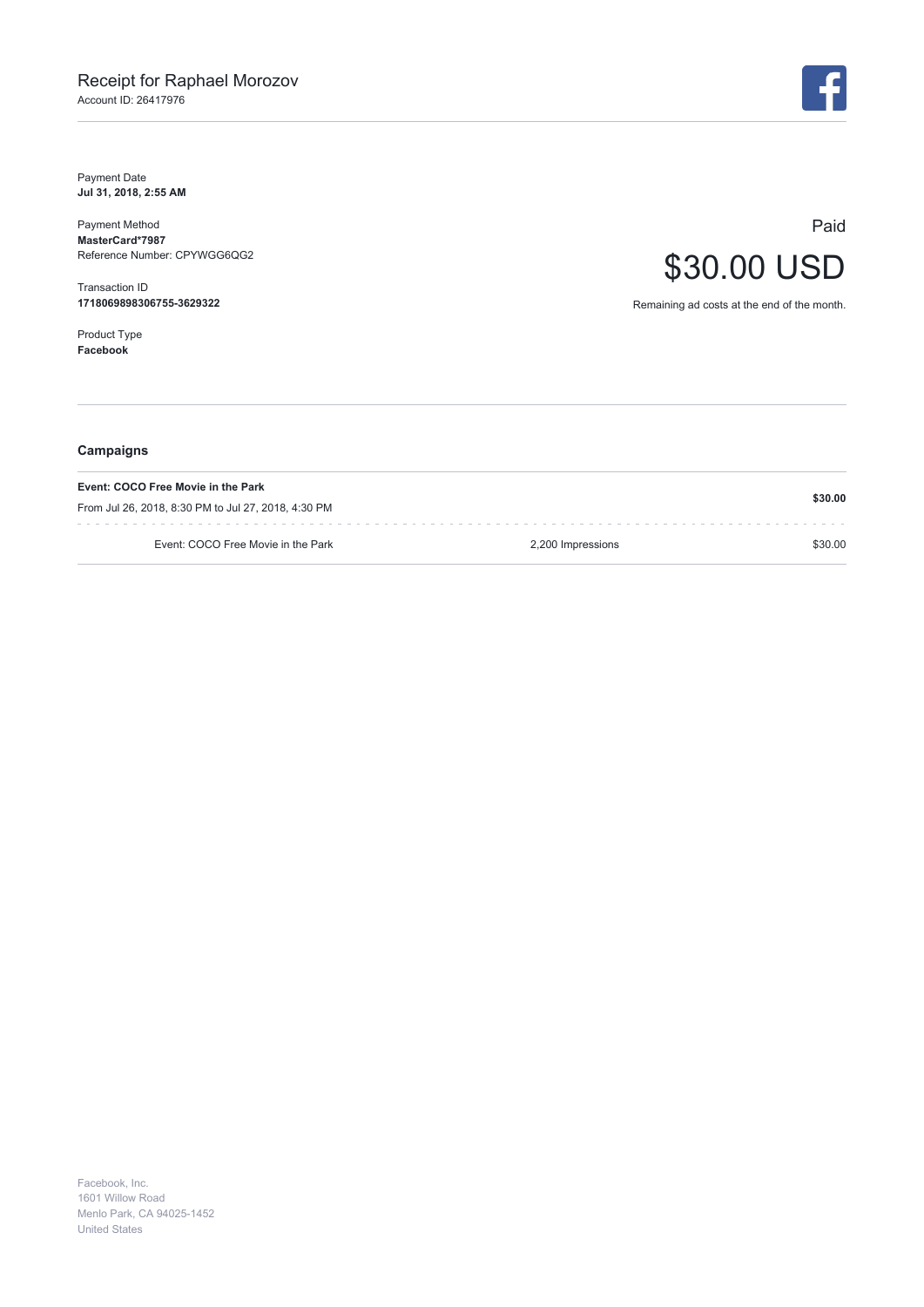| Office of the City Clerk<br>Administrative Services Division                                                                                                                                                                            |                                                                                                                                   |                           |                                                                                                                                                                                                                      |         |            |                                   |         |
|-----------------------------------------------------------------------------------------------------------------------------------------------------------------------------------------------------------------------------------------|-----------------------------------------------------------------------------------------------------------------------------------|---------------------------|----------------------------------------------------------------------------------------------------------------------------------------------------------------------------------------------------------------------|---------|------------|-----------------------------------|---------|
| Neighborhood Council (NC) Funding Program                                                                                                                                                                                               |                                                                                                                                   |                           |                                                                                                                                                                                                                      |         |            |                                   |         |
| <b>Board Action Certification Form</b>                                                                                                                                                                                                  |                                                                                                                                   |                           |                                                                                                                                                                                                                      |         |            |                                   |         |
| NC Name: Sherman Oaks                                                                                                                                                                                                                   |                                                                                                                                   |                           | Meeting Date: Sept 17 2018                                                                                                                                                                                           |         |            |                                   |         |
| Budget Fiscal Year: 2018-2019                                                                                                                                                                                                           |                                                                                                                                   |                           | Agenda Item No: 13-D                                                                                                                                                                                                 |         |            |                                   |         |
| <b>Board Motion and/or Public Benefit-</b><br>Statement (CIP and NPG):                                                                                                                                                                  |                                                                                                                                   |                           | A motion to approve \$250 a payment of \$30 to board member Raphael Morozov<br>for reimbursement of marketing promotion on Facebook for the Summer Series<br>"COCO" event at Van Nuys Sherman Oaks Park in July 2018 |         |            |                                   |         |
| Method of Payment: (Select One)                                                                                                                                                                                                         | $\square$ Check                                                                                                                   |                           | $\Box$ Credit Card                                                                                                                                                                                                   |         |            | $\Box$ Board Member Reimbursement |         |
|                                                                                                                                                                                                                                         | Recused Boardmembers must leave the room prior to any discussion and may not return to the roon until after the vote is complete. | <b>Vote Count</b>         |                                                                                                                                                                                                                      |         |            |                                   |         |
| <b>Board Member First and Last Name</b>                                                                                                                                                                                                 | <b>Board Position</b>                                                                                                             | Yes                       | No                                                                                                                                                                                                                   | Abstain | Absent     | Ineligible                        | Recused |
| Babian, Avo                                                                                                                                                                                                                             | Area 5 Business                                                                                                                   | x                         |                                                                                                                                                                                                                      |         |            |                                   |         |
| Banks-Barad, Jill                                                                                                                                                                                                                       | Area 6 Residential                                                                                                                |                           |                                                                                                                                                                                                                      |         | X          |                                   |         |
| Baronian, Levon                                                                                                                                                                                                                         | Area 1 Business                                                                                                                   | x                         |                                                                                                                                                                                                                      |         |            |                                   |         |
| Binkow, Michael                                                                                                                                                                                                                         | Area 7 Residential                                                                                                                | x                         |                                                                                                                                                                                                                      |         |            |                                   |         |
| Capps, Tom                                                                                                                                                                                                                              | Area 2 Residential                                                                                                                | x                         |                                                                                                                                                                                                                      |         |            |                                   |         |
| Hartsough, Jeffrey                                                                                                                                                                                                                      | Area 2 Community                                                                                                                  | x                         |                                                                                                                                                                                                                      |         |            |                                   |         |
| Kalban, Jeffrey                                                                                                                                                                                                                         | Area 7 Community                                                                                                                  | x                         |                                                                                                                                                                                                                      |         |            |                                   |         |
| Katchen, Howard                                                                                                                                                                                                                         | Area 3 Residential                                                                                                                | x                         |                                                                                                                                                                                                                      | in t    |            |                                   |         |
| Lax, Sidonia                                                                                                                                                                                                                            | Area 4 Community                                                                                                                  |                           |                                                                                                                                                                                                                      |         | х          |                                   |         |
| Marciniak, Richard                                                                                                                                                                                                                      | Area 3 Community                                                                                                                  | x                         |                                                                                                                                                                                                                      |         |            |                                   |         |
| Mernard, Melissa                                                                                                                                                                                                                        | Area 6 Community                                                                                                                  |                           |                                                                                                                                                                                                                      |         | х          |                                   |         |
| Morozov, Rafael                                                                                                                                                                                                                         | Area 3 Business                                                                                                                   |                           |                                                                                                                                                                                                                      |         | х          |                                   |         |
| Petrus, Lisa                                                                                                                                                                                                                            | Area 4 Residential                                                                                                                | x                         |                                                                                                                                                                                                                      |         |            |                                   |         |
| Revord, Sherri                                                                                                                                                                                                                          | Area 5 Community                                                                                                                  |                           |                                                                                                                                                                                                                      |         | х          |                                   |         |
| Roden, Neal                                                                                                                                                                                                                             | Area 7 Business                                                                                                                   | $\mathbf{X}^{\mathrm{c}}$ |                                                                                                                                                                                                                      |         |            |                                   |         |
| Ross, Garrett                                                                                                                                                                                                                           | Area 1 Residential                                                                                                                |                           |                                                                                                                                                                                                                      |         | х          |                                   |         |
| Sales, Kristin                                                                                                                                                                                                                          | Area 1 Community                                                                                                                  |                           |                                                                                                                                                                                                                      |         | х          |                                   |         |
| Steinberg, Sue                                                                                                                                                                                                                          | Area 4 Business                                                                                                                   | X.                        |                                                                                                                                                                                                                      |         |            |                                   |         |
| Ziff, Ron                                                                                                                                                                                                                               | Area 6 Business                                                                                                                   | x                         | Ó                                                                                                                                                                                                                    |         |            |                                   |         |
| <b>VACANT</b>                                                                                                                                                                                                                           | Area 2 Business                                                                                                                   |                           |                                                                                                                                                                                                                      |         |            |                                   |         |
|                                                                                                                                                                                                                                         |                                                                                                                                   |                           |                                                                                                                                                                                                                      |         |            |                                   |         |
|                                                                                                                                                                                                                                         |                                                                                                                                   |                           |                                                                                                                                                                                                                      |         |            |                                   |         |
|                                                                                                                                                                                                                                         |                                                                                                                                   |                           | $\mathcal{O}(\sqrt{2})$                                                                                                                                                                                              |         |            |                                   |         |
|                                                                                                                                                                                                                                         |                                                                                                                                   |                           |                                                                                                                                                                                                                      |         |            |                                   |         |
|                                                                                                                                                                                                                                         |                                                                                                                                   |                           |                                                                                                                                                                                                                      |         |            |                                   |         |
|                                                                                                                                                                                                                                         |                                                                                                                                   |                           |                                                                                                                                                                                                                      |         |            |                                   |         |
|                                                                                                                                                                                                                                         |                                                                                                                                   |                           |                                                                                                                                                                                                                      |         |            |                                   |         |
|                                                                                                                                                                                                                                         |                                                                                                                                   |                           |                                                                                                                                                                                                                      |         |            |                                   |         |
| Quorum: 11                                                                                                                                                                                                                              |                                                                                                                                   | 12                        | $\mathbf 0$                                                                                                                                                                                                          | 0       | 7          | 0                                 | 0       |
| We, the Treasurer and the Second Signer of the above named Neighborhood Council, declare that the information presented on this form is accurate and complete,                                                                          | Total:                                                                                                                            |                           |                                                                                                                                                                                                                      |         |            |                                   |         |
| and that a public meeting was held in accordance with all laws, policies, and procedures. The above was approved by the Neighborhood Council Board, at a Brown Act<br>compliant public meeting where a quorum of the Board was present. |                                                                                                                                   |                           |                                                                                                                                                                                                                      |         |            |                                   |         |
| Treasurer's Signature                                                                                                                                                                                                                   |                                                                                                                                   |                           | Second Signer's Signature                                                                                                                                                                                            |         |            |                                   |         |
| Print/Type Name: Tom Capps                                                                                                                                                                                                              |                                                                                                                                   |                           | <b>Print/Type Name: Jeff Hartsough</b>                                                                                                                                                                               |         |            |                                   |         |
| 9.17.18<br>Date:                                                                                                                                                                                                                        |                                                                                                                                   |                           | Date:                                                                                                                                                                                                                |         | 09-17-2018 |                                   |         |

 $\frac{1}{2}$ 

 $\frac{1}{2}$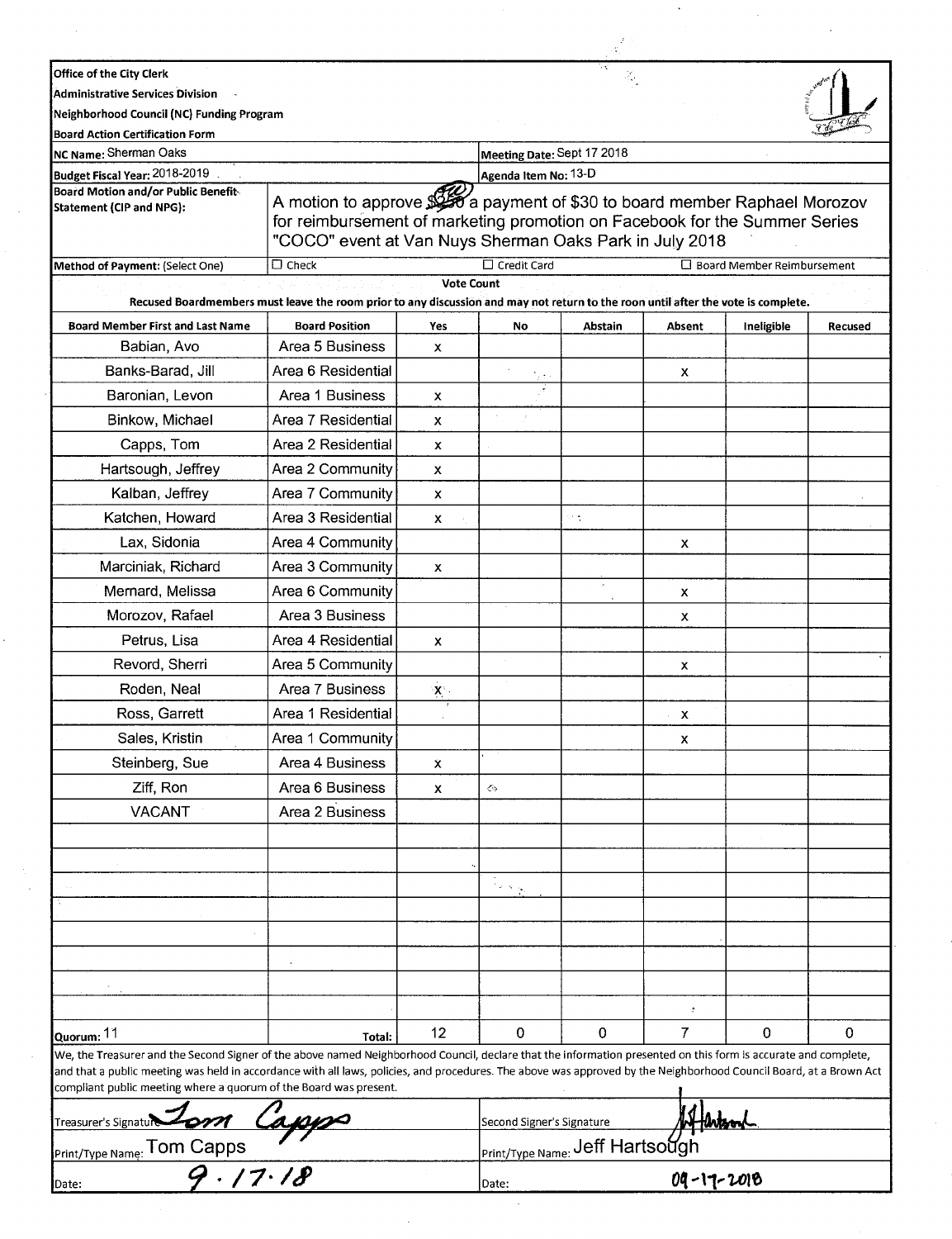

| <b>CUSTOMER NUMBER</b> |
|------------------------|
| 8607823                |
| <b>INVOICE DATE</b>    |
| 10/01/2018             |



Bill-To Customer:

| SHERMAN OAKS NC                                      | 1681  |
|------------------------------------------------------|-------|
| KALLE PO BOX 5721<br>L‱E SHERMAN OAKS, CA 91413-5721 | T6 P1 |
|                                                      |       |

### **l111ll <sup>1</sup>11ll•l <sup>1</sup>ll11l1l• <sup>1</sup>1l <sup>1</sup>l<sup>1</sup>l1 <sup>1</sup>11lll <sup>1</sup>1ll1l <sup>1</sup>lll1 <sup>11</sup> l1l1l1 <sup>1</sup>lllllllll**

| <b>Customer Number L</b> | <b>Billing Period</b>    | Date Due   | <b>Previous Balance I</b> | <b>Payments</b> | <b>Credits</b> | <b>Current Charges</b> | <b>TOTAL DUE</b> |
|--------------------------|--------------------------|------------|---------------------------|-----------------|----------------|------------------------|------------------|
| 8607823                  | 10/01/2018<br>10/31/2018 | 10/30/2018 | \$15.26                   | \$15.26         | \$.00          | \$15.26                | \$15.26          |

 $\gamma_{\mu\sigma}$ 

| Thank You<br>Payments<br>$\blacksquare$  | 09/26/2018      |     | \$15.26    |            |
|------------------------------------------|-----------------|-----|------------|------------|
| Description of Current Charges & Credits |                 | Qty | Unit Price | Ext. Price |
| UM Standard-Discount Rate<br>8185032399  | October service |     | \$14.00    | \$14.00    |
| City Utility Users Tax                   |                 |     |            | \$1.26     |
|                                          | AV U<br>$\sim$  |     |            |            |

|                                       | <b>CUSTOMER NUMBER</b> |  |  |
|---------------------------------------|------------------------|--|--|
| 8607823                               |                        |  |  |
|                                       | <b>INVOICE NUMBER</b>  |  |  |
| 7408568                               |                        |  |  |
| <b>DUE DATE</b><br><b>AMOUNT PAID</b> |                        |  |  |
| 10/30/2018                            |                        |  |  |

Please detach & enclose with payment

Č5



SHERMAN OAKS NC PO BOX 5721 SHERMAN OAKS, CA 91413-5721 REMIT TO:

AT&T MESSAGING PO BOX 840486 DALLAS, TX 75284-0486

01001 860782300000000001526